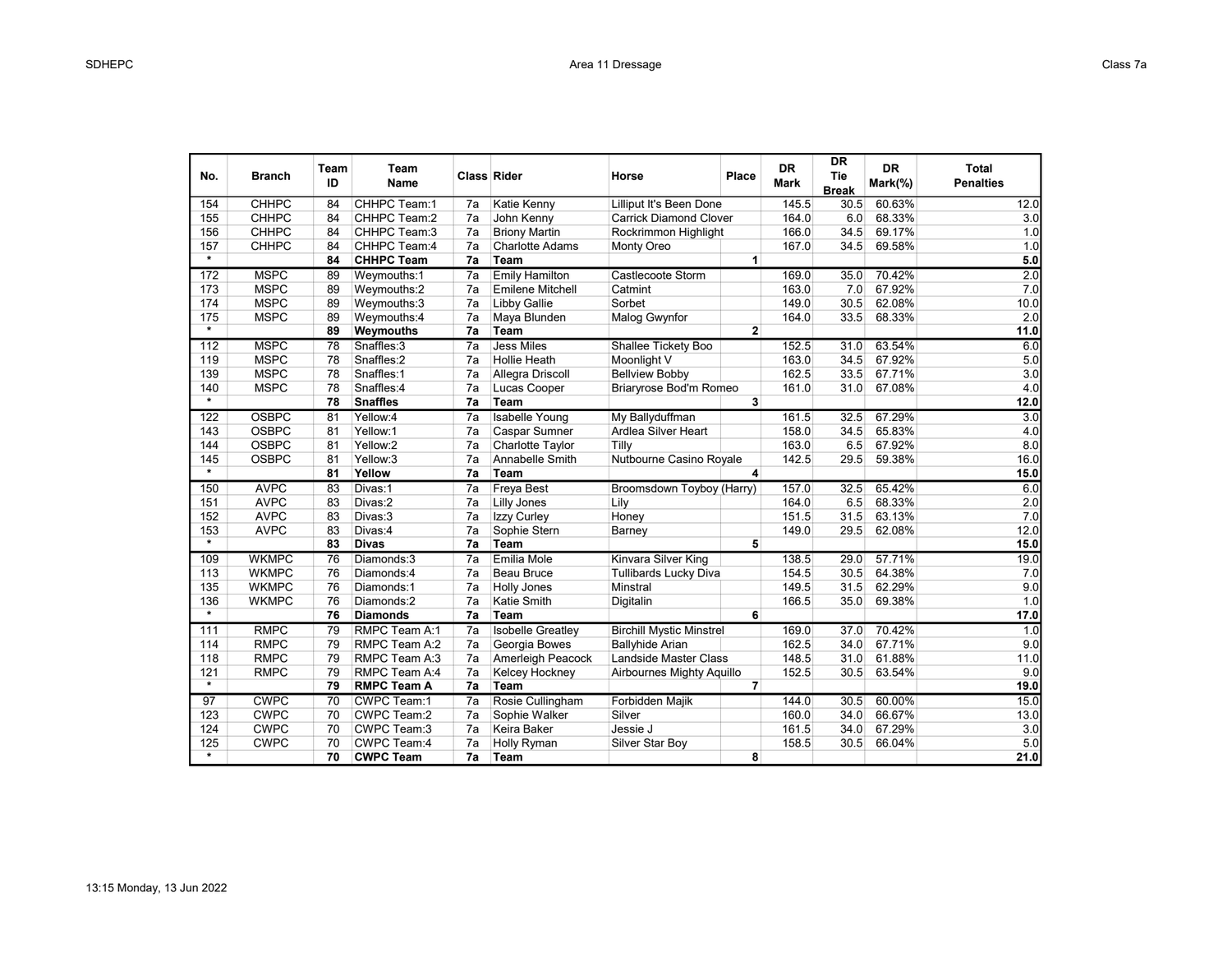| No.               | <b>Branch</b> | Team<br>ID      | Team<br>Name       | <b>Class Rider</b> |                       | Horse                       | Place | <b>DR</b><br><b>Mark</b> | <b>DR</b><br>Tie<br><b>Break</b> | <b>DR</b><br>Mark(%) | <b>Total</b><br><b>Penalties</b> |
|-------------------|---------------|-----------------|--------------------|--------------------|-----------------------|-----------------------------|-------|--------------------------|----------------------------------|----------------------|----------------------------------|
| 162               | <b>ESPC</b>   | 86              | Sparrows:1         | 7a                 | <b>Meg Lillicrap</b>  | <b>Mullagh Shane</b>        |       | 154.5                    | 32.5                             | 64.38%               | 7.0                              |
| 163               | <b>ESPC</b>   | 86              | Sparrows:2         | 7a                 | Mathilda Kirkman      | <b>Blakeneys Diamond</b>    |       |                          |                                  |                      | 0.00% Withdrawn                  |
| 164               | <b>ESPC</b>   | 86              | Sparrows:3         | 7a                 | Olivia Pay            | Charming                    |       | 158.5                    | 32.5                             | 66.04%               | 4.0                              |
| 165               | <b>ESPC</b>   | 86              | Sparrows:4         | 7a                 | <b>Molly Gingell</b>  | Fancy Henry                 |       | 150.5                    | 29.5                             | 62.71%               | 10.0                             |
| $\star$           |               | 86              | <b>Sparrows</b>    | 7a                 | Team                  |                             | 9     |                          |                                  |                      | 21.0                             |
| 99                | <b>ESPC</b>   | $\overline{71}$ | Wrens:4            | $\overline{7a}$    | <b>Evelyn Powell</b>  | Rushmoor Master William     |       | 153.5                    | 31.0                             | 63.96%               | 8.0                              |
| 126               | <b>ESPC</b>   | 71              | Wrens:1            | 7a                 | <b>Natalie Little</b> | Littlepark Lavender Time    |       | 158.0                    | 34.0                             | 65.83%               | 5.0                              |
| 127               | <b>ESPC</b>   | 71              | Wrens:2            | 7a                 | Carys Smith           | Silver                      |       | 141.0                    | 30.5                             | 58.75%               | 21.0                             |
| 128               | <b>ESPC</b>   | 71              | Wrens:3            | 7a                 | Charity Jeffery       | Nook Never Again            |       | 148.0                    | 30.0                             | 61.67%               | 12.0                             |
| $\star$           |               | 71              | <b>Wrens</b>       | 7a                 | Team                  |                             | 10    |                          |                                  |                      | 25.0                             |
| 100               | <b>SDHWPC</b> | $\overline{75}$ | SDHWPC Team:2      | $\overline{7a}$    | Eti Ward              | Joan's Pride                |       | 163.5                    | 34.0                             | 68.13%               | 4.0                              |
| 105               | <b>SDHWPC</b> | 75              | SDHWPC Team:3      | 7a                 | Evie Woolley          | Egassini                    |       | 165.0                    | 35.0                             | 68.75%               | 2.0                              |
| 134               | <b>SDHWPC</b> | 75              | SDHWPC Team:4      | 7a                 | Rosa Myers            | Swizzle                     |       |                          |                                  |                      | 0.00% Withdrawn                  |
| 176               | <b>SDHWPC</b> | 75              | SDHWPC Team:1      | 7a                 | <b>Beatrice Slade</b> | Singmore Mr Bojangles       |       | 127.0                    | 29.0                             | 52.92%               | 22.0                             |
| $\star$           |               | 75              | <b>SDHWPC Team</b> | 7a                 | Team                  |                             |       |                          |                                  |                      | 28.0                             |
| 146               | <b>SDHEPC</b> | 82              | Green:1            | 7a                 | <b>Tilda Pardoe</b>   | Monty's Boy                 |       | 145.0                    | 31.5                             | 60.42%               | 13.0                             |
| 147               | <b>SDHEPC</b> | 82              | Green:2            | 7a                 | Roxy Swinnerton       | <b>Diamond Geezer</b>       |       | 163.0                    | 34.0                             | 67.92%               | 6.0                              |
| 148               | <b>SDHEPC</b> | 82              | Green:3            | 7a                 | <b>Millie Turner</b>  | <b>Blacklaw Teto</b>        |       | 142.5                    | 30.0                             | 59.38%               | 15.0                             |
| 149               | <b>SDHEPC</b> | 82              | Green:4            | 7a                 | <b>Isabel Pollard</b> | <b>Bridie</b>               |       | 150.0                    | 30.0                             | 62.50%               | 11.0                             |
| $\star$           |               | 82              | Green              | 7a                 | Team                  |                             |       |                          |                                  |                      | 30.0                             |
| 129               | <b>SDHEPC</b> | $\overline{72}$ | Red:1              | $\overline{7a}$    | <b>Bella Thwaites</b> | Rosscon Jennifer            |       | 144.5                    | 30.0                             | 60.21%               | 14.0                             |
| 130               | <b>SDHEPC</b> | 72              | Red:2              | 7a                 | <b>Lilly Hemsley</b>  | Maghera Liam                |       | 160.0                    | 34.0                             | 66.67%               | 13.0                             |
| 131               | <b>SDHEPC</b> | 72              | Red:3              | 7a                 | Amelie dela Rosa      | Our Ashgrove Lad            |       | 154.5                    | 31.0                             | 64.38%               | 5.0                              |
| $\star$           |               | 72              | Red                | 7a                 | Team                  |                             |       |                          |                                  |                      | 32.0                             |
| 158               | <b>EPC</b>    | 85              | EPC Team:1         | 7a                 | Summer Wilcox         | Sinbad                      |       | 131.0                    | 28.5                             | 54.58%               | 21.0                             |
| 159               | <b>EPC</b>    | 85              | EPC Team:2         | 7a                 | Natasha Wilcox        | Freddie                     |       | 153.5                    | 32.5                             | 63.96%               | 17.0                             |
| 160               | <b>EPC</b>    | 85              | EPC Team:3         | 7a                 | Sophie Cooper         | Poppy                       |       | 149.5                    | 30.0                             | 62.29%               | 9.0                              |
| 161               | EPC           | 85              | EPC Team:4         | 7a                 | Amber Whittington     | <b>Birtley Captain Jack</b> |       | 157.5                    | 32.0                             | 65.63%               | 6.0                              |
| $\overline{\ast}$ |               | 85              | <b>EPC Team</b>    | 7a                 | Team                  |                             |       |                          |                                  |                      | 32.0                             |
| 103               | <b>RMPC</b>   | $\overline{77}$ | RMPC Team B:1      | $\overline{7a}$    | <b>Izzy Anderson</b>  | Lonrach                     |       | 141.0                    | 29.5                             | 58.75%               | 17.0                             |
| 107               | <b>RMPC</b>   | 77              | RMPC Team B:3      | 7a                 | Emma Goodwin          | Ebony Lady                  |       | 143.0                    | 30.0                             | 59.58%               | 13.0                             |
| 137               | <b>RMPC</b>   | 77              | RMPC Team B:2      | 7a                 | Gabriella Frediani    | Del Boy                     |       | 161.0                    | 33.5                             | 67.08%               | 11.0                             |
| 138               | <b>RMPC</b>   | 77              | RMPC Team B:4      | 7a                 | Erin Coombs           | Mo                          |       | 149.0                    | 29.5                             | 62.08%               | 12.0                             |
| $\star$           |               | 77              | <b>RMPC Team B</b> | 7a                 | Team                  |                             |       |                          |                                  |                      | 36.0                             |
| 106               | <b>EKPC</b>   | 90              | Hawkes:1           | 7a                 | <b>Desti Horton</b>   | Quinney                     |       | 137.0                    | 26.0                             | 57.08%               | 20.0                             |
| 117               | <b>EKPC</b>   | 90              | Hawkes:3           | 7a                 | <b>Kitty Lister</b>   | Tinnerath John              |       | 150.0                    | 30.5                             | 62.50%               | 8.0                              |
| 120               | <b>EKPC</b>   | 90              | Hawkes:2           | 7a                 | <b>Eloise Russell</b> | Sue II                      |       | 161.0                    | 34.0                             | 67.08%               | 10.0                             |
| $\star$           |               | 90              | <b>Hawkes</b>      | 7a                 | Team                  |                             |       |                          |                                  |                      | 38.0                             |
| 166               | <b>MSPC</b>   | 87              | Bridoons:1         | 7a                 | <b>Karina Hills</b>   | <b>Sparnbrook Serenity</b>  |       | 147.5                    | 31.5                             | 61.46%               | 11.0                             |
| 167               | <b>MSPC</b>   | 87              | Bridoons:2         | 7a                 | Sofia Hills           | Sylvie                      |       | 153.5                    | 32.5                             | 63.96%               | 17.0                             |
| 168               | <b>MSPC</b>   | 87              | Bridoons:3         | 7a                 | Sophie Mee            | Heritage Moonwalker         |       | 143.0                    | 29.5                             | 59.58%               | 14.0                             |
| $\star$           |               | 87              | <b>Bridoons</b>    | 7a                 | Team                  |                             |       |                          |                                  |                      | 42.0                             |